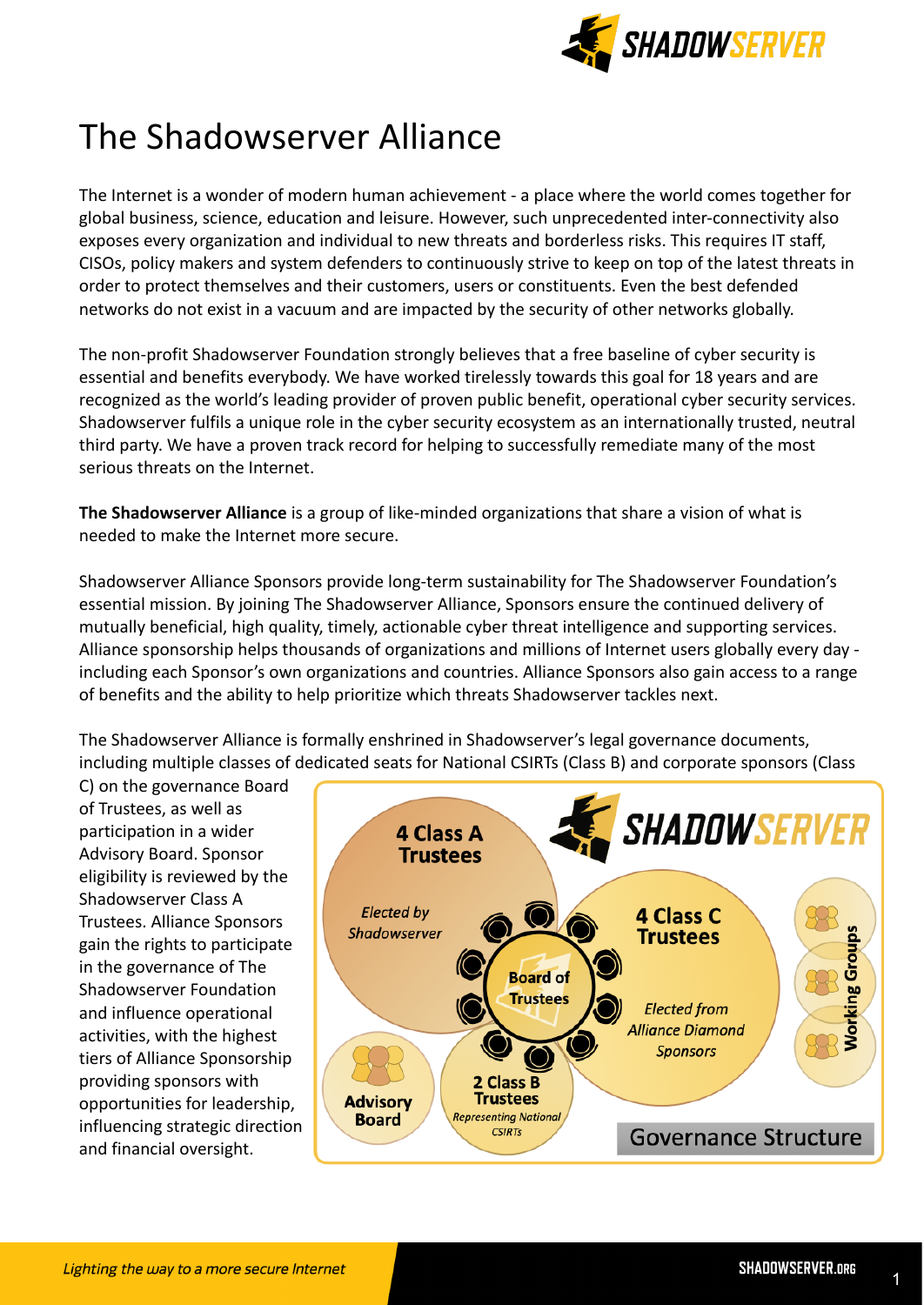

Together, Shadowserver Alliance Sponsors jointly improve global cyber security and contribute to achieving a more stable, resilient and secure Internet for all.

### **How To Join The Shadowserver Alliance**

If your organization would like to join The Shadowserver Alliance and help support Shadowserver's essential public benefit services, please contact us via our website:

<https://www.shadowserver.org/contact/>

Or by email at [contact@shadowserver.org](mailto:contact@shadowserver.org).

We look forward to partnering with you and helping to make the Internet safer for everyone.

#### **Receiving Free Data From Shadowserver**

Even if you are not able to join The Shadowserver Alliance right now, we encourage you to ensure that your organization (and your country if a National CSIRT) is benefitting from all of our free daily data feeds every day. You can sign up at:

<https://www.shadowserver.org/what-we-do/network-reporting/get-reports/>

#### **Community Engagement**

You can receive updates from Shadowserver by signing up to our public mailing list:

<https://mail.shadowserver.org/mailman/listinfo/public>

Follow us on social media on Twitter:

<https://twitter.com/Shadowserver>

and LinkedIn:

<https://www.linkedin.com/company/the-shadowserver-foundation>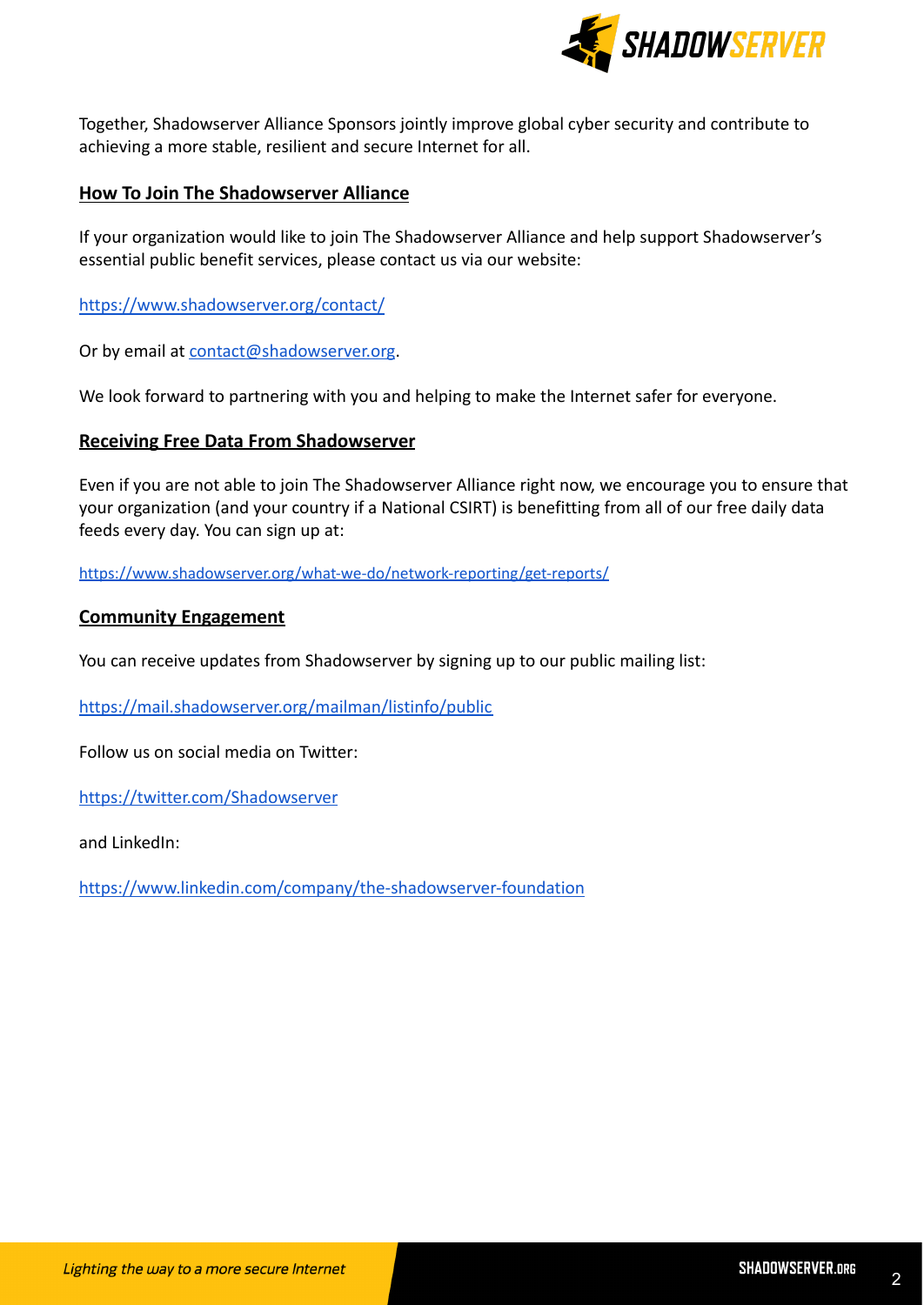

## **Shadowserver Alliance Levels/Benefits**

| <b>Shadowserver Alliance Sponsor Benefit</b>                                                                                                                                                                                           | <b>Diamond</b> | <b>Platinum</b> | Gold    | <b>Silver</b> | <b>Bronze</b>  |
|----------------------------------------------------------------------------------------------------------------------------------------------------------------------------------------------------------------------------------------|----------------|-----------------|---------|---------------|----------------|
| <b>Sponsorship Level</b>                                                                                                                                                                                                               | \$250k+        | \$150k+         | \$100k+ | $$25k+$       | $$10k+$        |
| 1. Governance Board seat<br>Opportunity for one of four Class C (Sponsor) seats<br>on Governance Board, providing strategic direction,<br>visibility, ability to steer the organization and<br>influence in the global cyber community |                |                 |         |               |                |
| 2. Advisory Board seat<br>Opportunity for providing tactical advice,<br>experience and industry thought leadership                                                                                                                     |                |                 |         |               |                |
| 3. Alliance Sponsorship - public recognition<br>Sponsor's logo on Shadowserver website<br>Trademark usage rights<br>Use of Alliance Sponsor logo                                                                                       |                |                 |         |               |                |
| 4. Eligibility to participate in committees<br>and working groups                                                                                                                                                                      |                |                 |         |               |                |
| 5. Trusted community participation<br>Access to trusted community workspace<br>Monitored Alliance channel for priority                                                                                                                 |                |                 |         |               |                |
| enquiries, deconfliction and reporting of<br>suspicious activity<br>Ability to join calls to share and receive                                                                                                                         |                |                 |         |               |                |
| intelligence from Shadowserver analysts<br>and partners, and other Alliance Sponsors                                                                                                                                                   |                |                 |         |               |                |
| 6. Influence scanning strategy & prioritization<br>Influence which exposed services we scan in<br>global IPv4 space, for inclusion in public<br>benefit services <sup>1</sup>                                                          | 10 votes       | ວ votes         | 3 vutes | z voles       | <b>T</b> AOLE2 |
| 7. Influence threat sinkholing prioritization<br>Influence which threats we sinkhole, for<br>inclusion in public benefit services <sup>1</sup>                                                                                         | 10 votes       | 5 votes         | 3 votes | 2 votes       | 1 votes        |
| 8. Influence honeypot type prioritization<br>Influence which honeypot types we deploy, for<br>inclusion in public benefit services <sup>1</sup>                                                                                        | 10 votes       | 5 votes         | 3 votes | 2 votes       | 1 votes        |
| 9. New daily report pilot and priority access<br>Pilot new daily network report types ahead of<br>public release (i.e. new scan types/data feeds) <sup>1</sup>                                                                         |                |                 |         |               |                |

<sup>1</sup> Scan / sinkhole / honeypot prioritization and new reports subject to urgent operational requirements